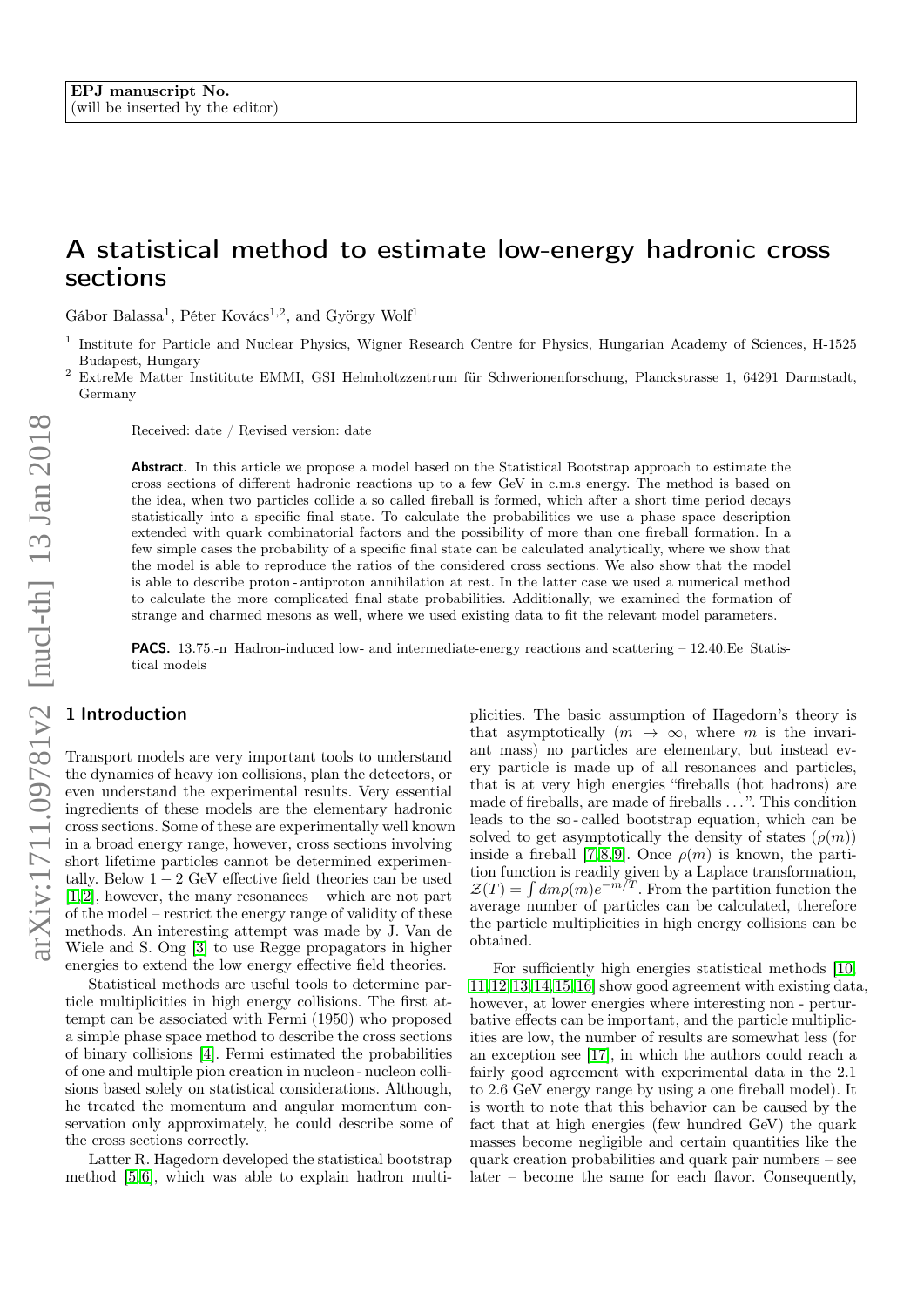at such high energies the effects of new ingredients introduced here could become negligible or cancel out from the calculated cross section ratios.

In our case, we would like to calculate hadronic cross section of such reactions that have a relatively high energy  $(2 - 10 \text{ GeV})$  and can have more than two particles in the final state. It is worth to note that the calculated elementary, experimentally unknown cross sections can be used to improve our existing BUU (Boltzmann - Uehling - Uhlenbeck) code for simulating Heavy - ion collisions [\[18\]](#page-11-17). Thus, we tried to extend a statistical model to reach our goals. Our method incorporate that during the collision a compound system, a so - called fireball, is formed and after a short time, through possible production of subsequent fireballs, this system decays into a specific final state. In our approach the probability of the resulting final state can be calculated from the corresponding phase space, the quark content of the final state, the density of states  $\rho(m)$ , and from the properties of the fireballs.

The paper is organized as follows. In Section [2](#page-1-0) we introduce the basic mathematical formulation of the model and in Section 3 we show that it can be used to describe medium energy reactions. For that reason, a Monte Carlo algorithm was developed to describe final states with more than 3 particles, in case of which multiple fireball decays could be important. The method is used to describe proton - antiproton annihilation at rest ,where a very good agreement with the existing data is found. Exotic meson containing strange and/or charm quarks – formation is also examined, in case of which the model parameters are fitted to the existing experimental data. Finally, we conclude in Section 4.

# <span id="page-1-0"></span>2 Basic formulation

The bootstrap idea is very useful in describing particle multiplicities, however, if the probability of a specific reaction is to be calculated, the basic method should be extended. For more on the basics of the statistical method see for instance [\[19\]](#page-11-18). As it was already mentioned, our starting point is the fireball formation and its subsequent decay statistically into different final states. It is worth to summarize here the most important ingredients of our approach, which amounts in the multi - fireball decay scheme and the quark combinatorial factors. Some version of multi fireball creation was already used  $e.g.$  in [\[20,](#page-11-19)[21\]](#page-11-20), however, our decay scheme is different, which will be discussed in detail below. On the other hand, the quark combinatorial factors, introduced in the last part of this section – as far as we are aware – has not been used together with the bootstrap idea.

Our basic assumption is that the generalized cross section  $(\sigma^{n\to k}(M))$  of the  $n \to k$  reaction – containing n incoming and  $k$  outgoing particles – can be factorized into two terms, one which describes the dynamics of the collision, and the other one with mixed dynamical and statistical part, which describes the probabilities of each final state channel,

<span id="page-1-1"></span>
$$
\sigma^{n \to k}(M) = \left( \int \prod_{i=1}^n d^3 p_i R(M, p_1, \dots, p_n) \right) \times \left( \int \prod_{j=1}^k d^3 q_j w(M, q_1, \dots, q_k) \right),
$$
\n(1)

where  $M = \sqrt{s}$  is the CM energy of the colliding particles, while  $p_i$  and  $q_i$  stand for the incoming and outgoing momenta, respectively. As a further simplification we assume that the dynamical term can be substituted by the integrated total cross section of the considered reaction. Moreover, for the mixed term it is assumed that the energy - momentum conservation can be factored out, that is

<span id="page-1-3"></span>
$$
\int \prod_{i=1}^{n} d^{3}p_{i}R(M, p_{1}, \dots, p_{n}) \approx \sigma_{\text{Tot}}^{(n)},
$$
\n
$$
\int \prod_{j=1}^{k} d^{3}q_{j}w(M, q_{1}, \dots, q_{k}) \approx \tilde{w}(M)\frac{\Phi_{k}}{V^{k-1}} \equiv W(M),(3)
$$

where

<span id="page-1-2"></span>
$$
\Phi_k(M, m_1, \dots, m_k) = V^{k-1}
$$

$$
\times \int \prod_{i=1}^k d^3 q_i \delta \left( \sum_{j=1}^k E_j - M \right) \delta \left( \sum_{l=1}^k \mathbf{q}_l \right) \tag{4}
$$

is the k particle phase space,  $\sigma_{\text{Tot}}^{(n)}$  is the generalized total cross section of  $n$  incoming particles and  $\tilde{V}$  is the interaction volume, which is set to  $V = 4\pi/(3m_\pi^3)$ . It is worth to note that if we want to give e.g. the angular dependence of the outgoing particles we assume every possibility may happen with a probability weighted by the corresponding phase space. This assumption seems to be a very crude one, but it is the main idea behind other statistical methods in the literature (see e.g. [\[22\]](#page-11-21)) and we will show in Sec. [3.1](#page-5-0) that despite its simplicity it can give reasonable results. The model can be extended to determine not only total, but also generalized differential cross sections, however, this extension is not necessary to describe the basics of our model. In the current general form of Eqs. [\(1\)](#page-1-1) - [\(4\)](#page-1-2) the model could be used to describe many body collisions, which we plan to do in a subsequent work, however, we now only concentrate on two body collisions. Consequently, from now on Eq. [\(2\)](#page-1-3) has two incoming momenta  $p_1$ , and  $p_2$ , while Eqs. [\(3\)](#page-1-3) - [\(4\)](#page-1-2) hold. Based on Eqs. [\(1\)](#page-1-1) - (4) we calculate the considered partial cross section according to

$$
\sigma(M) = W(M) \cdot \sigma_{Tot}(M),\tag{5}
$$

where  $\sigma(M) (\equiv \sigma^{2 \to k}(M))$  and  $\sigma_{\text{Tot}} (\equiv \sigma_{\text{Tot}}^{(2)})$  are the usual partial and total cross sections respectively. The later is usually taken from experimental data while  $W(M)$ , which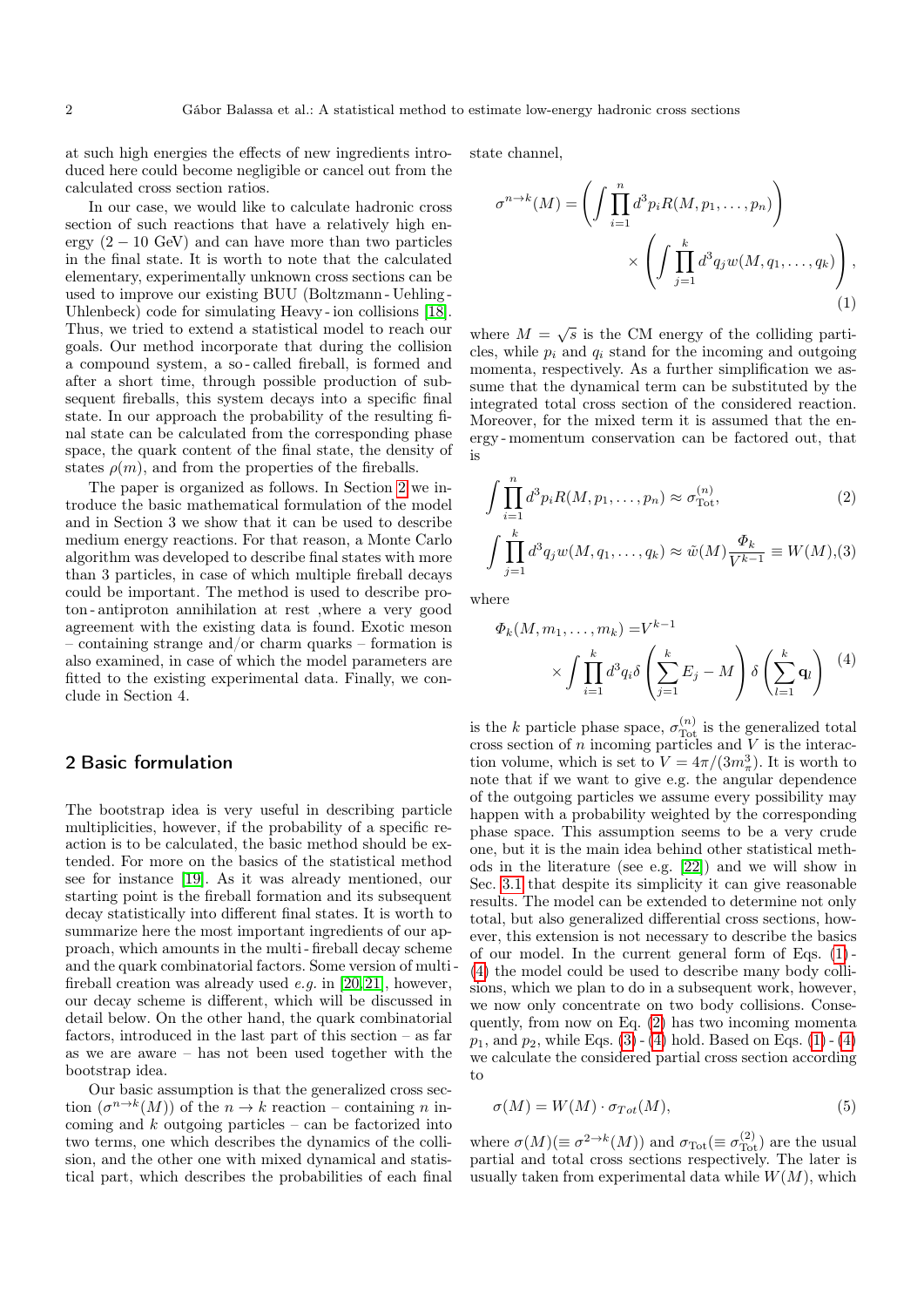is the total formation probability of the desired end state, is calculated from our model. More precisely, instead of calculating  $W(M)$ 's directly, we always use some reference channel, with which we only calculate the ratios of  $W(M)$ 's. Let us demonstrate this in the following example. Consider the reaction  $p\pi^- \to n\pi^+\pi^-$ . To calculate its cross section, we use the reference channel  $p\pi^- \to p\pi^-$ . It is assumed that this elastic cross section is known from somewhere else. Assuming our factorization scheme works, and we know the cross section of the reference channel, we can calculate the desired cross section as follows

$$
\sigma_{p\pi^{-} \to n\pi^{+}\pi^{-}} \equiv \frac{\sigma_{p\pi^{-} \to n\pi^{+}\pi^{-}}}{\sigma_{p\pi^{-} \to p\pi^{-}}} \sigma_{p\pi^{-} \to p\pi^{-}}
$$

$$
= \frac{W_{n\pi^{+}\pi^{-}}}{W_{p\pi^{-}}} \frac{\sigma_{p\pi^{-}}^{Tot}}{\sigma_{p\pi^{-}}} \sigma_{p\pi^{-} \to p\pi^{-}}
$$

$$
= \frac{W_{n\pi^{+}\pi^{-}}}{W_{p\pi^{-}}} \sigma_{p\pi^{-} \to p\pi^{-}}, \quad (6)
$$

here the only unknown part is the ratio  $\frac{W_{n\pi^+\pi^-}}{W_{p\pi^-}}$ , which can be calculated much easier then the  $W$ 's themselves, since common factors – for instance in the case of the same initial states the rather complicated normalization factor – cancels out. The remaining part of the section will be dedicated to the explanation of how we calculate the  $W$ 's.

It is worth to note that in the literature there are various approaches like cases where authors considered only one, see  $e.g.$  [\[23\]](#page-11-22), or more than one, see  $e.g.$  [\[20,](#page-11-19)[21\]](#page-11-20), fireball(s) formation. In our approach we allow more than one fireball to form in a chain of consecutive decays, that is in every step – until the energy runs out – the fireball splits into two. This is a similar approach as in the model of Frautschi [\[7\]](#page-11-6). Generally, when k fireball is formed after the collision with  $M$  invariant mass, and from the individual fireballs  $n_1, n_2, \ldots, n_k$  hadrons are produced, the total formation probability  $W_k^{n_1,...,n_k}$  can be written as,

<span id="page-2-1"></span>
$$
W_k^{n_1,\dots,n_k}(M) = \mathcal{N}_k(M)P_k^{\text{fb}}(M)C_Q(M) \int_{x_{1,min}}^{x_{1,max}} \cdots \int_{x_{k,min}}^{x_{k,max}} \prod_{i=1}^k dx_i P_{n_1}^{H,1}(x_1) P_{n_2}^{H,2}(x_2) \cdots P_{n_k}^{H,k}(x_k) \delta\left(\sum_{i=1}^k x_i - M\right), \tag{7}
$$

where  $\mathcal{N}_k(M)$  is a normalization factor<sup>[1](#page-2-0)</sup>,  $P_k^{\text{fb}}$  stands for the formation probability of k fireballs,  $C_Q(M)$  is the quark - combinatorial factor,  $x_i$ 's are the invariant masses of the individual fireballs,  $P_{n_i}^{H,i}(x_i)$ 's are the hadronization probabilities of the *i*th fireball that is producing  $n_i$ hadrons, while  $x_{i,min}$  and  $x_{i,max}$  are the lower and upper kinematical limits of the decay of the ith fireball, which are imposed by the choice of the final states.  $P_k^{\text{fb}}, P_{n_i}^{H,i}$ , and  $C_Q$  will be discussed below in detail. We assume for the hadronization that only two and three body decays may take place following the reasoning of Frautschi [\[7\]](#page-11-6). He calculated that the probability of a fireball decay into n hadrons – in contrast to Hagedorn's picture  $[5,6]$  $[5,6]$  – is energy independent and the dominant ones are the  $n = 2, 3$ body decays with  $P_2^d = 0.69$  and  $P_3^d = 0.24$  probabilities. It is worth to note that we assume – based on  $[7]$  – that the minimal number of hadrons coming out of a fireball is 2. According to that the  $n_i$ 's in Eq. [\(7\)](#page-2-1) can take only the values 2 or 3, while the hadronization probabilities  $P_2^{H,i}(x_i)$  and  $P_3^{H,i}(x_i)$  can be written as

<span id="page-2-2"></span>
$$
P_2^{H,i}(x_i) = \prod_{l=1}^2 (2s_l + 1) P_2^d \frac{\Phi_2(x_i, m_1, m_2)}{\rho(x_i)(2\pi)^3 N_I!},
$$
 (8)

$$
P_3^{H,i}(x_i) = \prod_{l=1}^3 (2s_l+1) P_3^d \frac{\Phi_3(x_i, m_1, m_2, m_3)}{\rho(x_i)(2\pi)^6 N_I!}, \quad (9)
$$

where  $s_l$  and  $m_l$  are the spin and mass of the  $l<sup>th</sup>$  outgoing physical particle, respectively,  $N_I$  is the number of identical particles in the final state, while  $\rho(x_i)$  stands for the density of states with invariant mass  $x_i$ . The explicit form of  $\rho(M)$  is taken from [\[24\]](#page-11-23) and it reads

$$
\rho(M) = \frac{a\sqrt{M}}{(M_0 + M)^{3.5}} e^{\frac{M}{T_0}},\tag{10}
$$

where  $a, M_0$ , and  $T_0$  are free parameters. In our calculations, however, only  $M_0$  and  $T_0$  are relevant, since a always cancels out from the ratio of the W's. Their values are given by  $M_0 = 500$  MeV and  $T_0 = 130 - 170$  MeV [\[24\]](#page-11-23). For the latter, we calculated the

$$
\frac{\sigma_{p\bar{p}\to n\bar{n}}}{\sigma_{p\bar{p}\to \pi^+\pi^-}}, \frac{\sigma_{p\bar{p}\to p\bar{p}\pi^0}}{\sigma_{p\bar{p}\to \pi^+\pi^-}}, \frac{\sigma_{p\bar{p}\to \pi^+\pi^-}}{\sigma_{p\bar{p}\to \Lambda\bar{\Lambda}}},
$$
\n
$$
\frac{\sigma_{p\bar{p}\to \pi^+\pi^-}}{\sigma_{p\bar{p}\to K^+K^-}}, \text{ and } \frac{\sigma_{pp\to pp\rho^0}}{\sigma_{pp\to n\Delta^{++}}}
$$

ratios and varied  $T_0$  in order to get a good agreement with the experimentally known values, which lead finally to  $T_0 = 160$  MeV.

Let's turn to the fireball formation probability  $P_k^{\text{fb}}$ . Either we can consider these probabilities as energy dependent free parameters of the model, which we can fit from measured data, or we can calculate them based on a purely statistical approach. Thus, we calculated the probabilities of one two and three fireballs formation, since four and more fireballs formation would give significant

<span id="page-2-0"></span><sup>1</sup> It should be noted that the normalization factor depends on the initial state.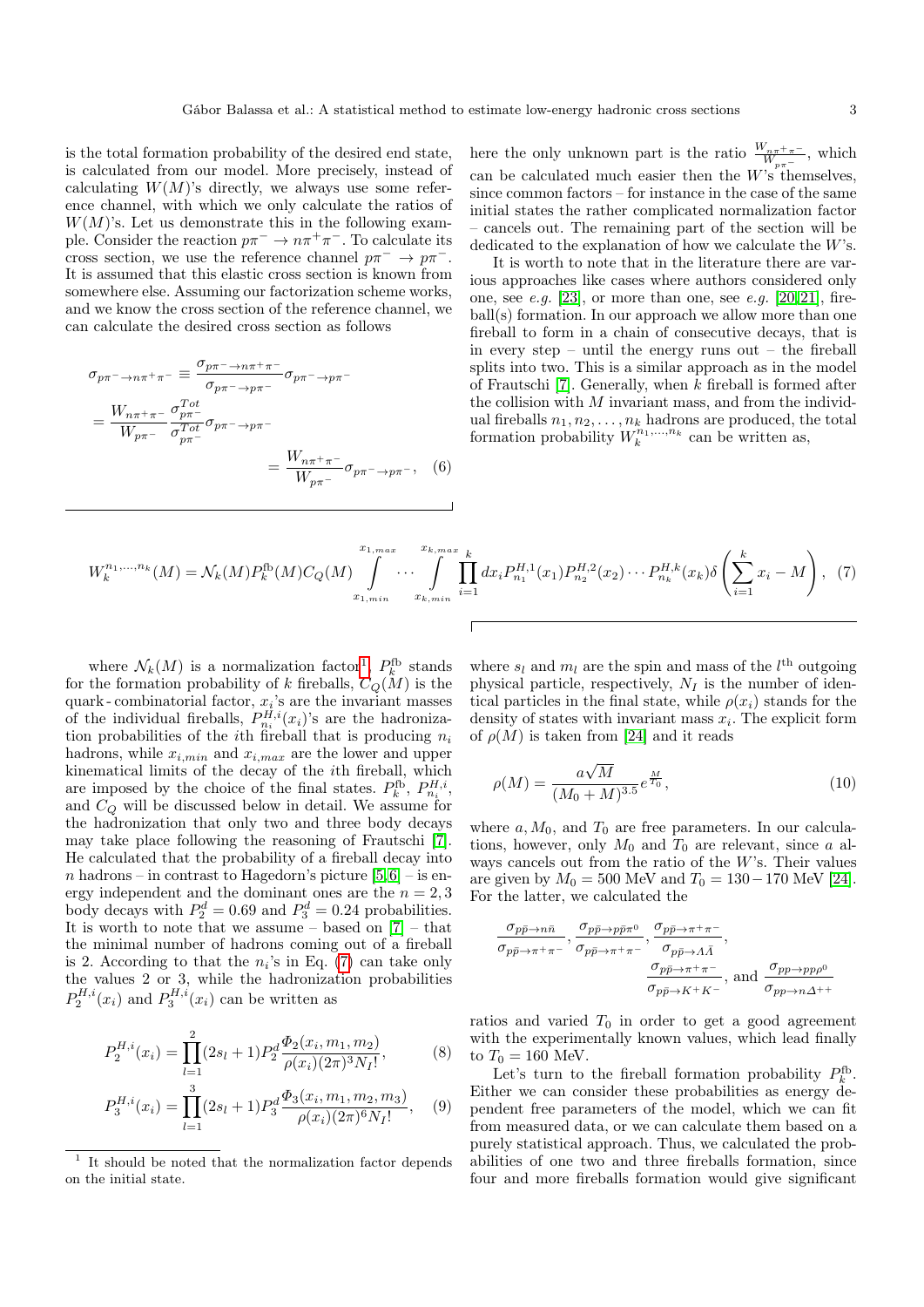contribution only at larger energies. [2](#page-3-0) It is important to note here that, however, while in the case of analytic calculations we restricted our calculations only to maximum three fireballs, we also used a Monte - Carlo simulation, where this restriction was abolished. According to the simulations, we can justify that for the currently considered processes and energy range the inclusion of four or more fireballs have a negligible impact on the results. Here we assumed a chain like decay scheme – in one step one fireball can split into two smaller. The method is shown for the two fireballs formation case in Fig. [1,](#page-4-0) where two different subcases are possible. In the figure the circle marked with  $M$  is the initial fireball, which tries to decay into more fireballs. Here M denotes the invariant mass, which is the available energy from the collision. Next we assume that this fireball can decay into two more fireballs but one of them is permanent – denoted by a filled square in Fig. [1](#page-4-0) –, which means it cannot decay any further. However, the other fireball can decay into another two fireballs, and so on. Those fireballs that can not decay any further stay and subsequently hadronize giving a final state with the previously described probabilities. Each permanent fireball will give some particles to the final state, so the net final state will be the sum of those particles coming from the different permanent fireballs. Back to our example case, we suppose that the permanent fireball is produced with invariant mass  $(r_1M)$  (left panel of Fig. [1\)](#page-4-0), where  $(r_1 \in U[0,1])$  is a random number with uniform distribution. This fireball will hadronize, consequently it must have a minimum invariant mass that can give a real final state, which will be denoted by  $m_c$ . Practically, since minimum two particles will be produced from a fireball, we can assume that  $m_c = 2m_\pi$ . The maximum is also limited, because the remaining invariant mass also need to produce at least two particles. The other fireball with invariant mass  $((1-r_1)M)$  in principle tries to decay further, but in this case it can not, because at the end exactly two permanent fireballs are needed. Thus, we have to make sure that this fireball is unable decay any further, but it also has to produce at least two particles, which constrain both  $r_1$  and  $r_2$ . The unfilled squares in Fig. [1](#page-4-0) means that those fireballs cannot be created. A fireball can not decay any further if either one of its subsequent fireballs fails to have at least  $m_c$  invariant mass (practically can not produce two pions). With this in mind the constraints for the first case are the following

$$
r_1 M > m_c,\t\t(11)
$$

$$
(1 - r1)M > mc, \t\t(12)
$$

$$
(1 - r1)(1 - r2)M < mc, or (1 - r1)r2M < mc. (13)
$$

The same reasoning is valid for the right panel in Fig. [1](#page-4-0) where the only difference is that in the first step the fireballs with invariant masses  $r_1M$  and  $(1 - r_1)M$  should be swapped. The probability for this decay scheme can be calculated easily if we define the following five events

$$
(A_0-A_5),
$$

$$
A_0: (r_1 > \frac{m_c}{M}) \ \wedge \ (r_1 < 1 - \frac{m_c}{M}), \tag{14}
$$

$$
A_1: (1 - r_1)(1 - r_2) < \frac{m_c}{M}, A_2: (1 - r_1)r_2 < \frac{m_c}{M}, (15) A_3: (1 - r_2)r_1 < \frac{m_c}{M}, A_4: r_1r_2 < \frac{m_c}{M}.
$$
 (16)

$$
M \times N
$$

With these events the probability can be expressed as,

$$
P_2^{fb} = \frac{1}{2} \left\{ P(A_1 \vee A_2 | A_0) + P(A_3 \vee A_4 | A_0) \right\}
$$
  
= 
$$
\frac{1}{2} \left\{ P(A_1 | A_0) + P(A_2 | A_0) - P(A_1 \wedge A_2 | A_0) \right\}
$$
  
+ 
$$
P(A_3 | A_0) + P(A_4 | A_0) - P(A_3 \wedge A_4 | A_0) \right\}, (17)
$$

where the factor 1/2 reflects the two existing subcases for the two fireballs formation case as it is shown in Fig. [1.](#page-4-0) We carried out the calculations – based on geometric probabilities – for the one, two and three fireballs formation, however, the probability has a closed form only in the first two cases, which are

<span id="page-3-1"></span>
$$
P_1^{fb}(M) = \begin{cases} \frac{2m_c}{M}, & 0 < \frac{m_c}{M} < \frac{1}{2} \\ 1, & \frac{1}{2} < \frac{m_c}{M} < 1 \end{cases}
$$
 (18)

$$
P_2^{fb}(M) = \begin{cases} \frac{2m_c}{M} \left[ \ln \left( \frac{M}{2m_c} - \frac{1}{2} \right) + \frac{1}{2} \right], \ 0 < \frac{m_c}{M} < \frac{1}{3}, \ (19) \\ 1 - \frac{2m_c}{M}, \qquad \qquad \frac{1}{3} < \frac{m_c}{M} < \frac{1}{2} \end{cases}
$$

while in the third case it can be found in Appendix [B](#page-9-0) due to its lengthy formula. Important consequence are the ratios of the fireball formation probabilities  $P_k^{\text{fb}}$ , since they clearly show that if the invariant mass – or collision energy – is increased, it is more likely to get more and more fireballs. Thus more particles can be produced. The ratio of  $P_2^{\text{fb}}/P_1^{\text{fb}}$  can be seen in Fig. [2,](#page-4-1) where the result of a Monte - Carlo simulation is also shown.

The last ingredient in Eq. [\(7\)](#page-2-1) is the the quark - combinatorial factor  $C_Q(M)$ , which is a dynamical – that is energy dependent – parameter of the model and is necessary to describe baryonic final states. A similar approach can be found in [\[25\]](#page-11-24), where the abundances of baryons containing strange quarks was described by quark combinatorial probabilities. The basic assumption is that the probability of the creation of a specific hadron is proportional to the number of ways that the hadron can be formed from a given number of  $u, d, b, s, c, t$  quark - antiquark pairs. Thus, it is necessary to know as a function of energy/invariant mass the number of quark - antiquark pairs and the distribution of the various quark species once the average number of pairs is known. The number of quark - antiquark pairs is calculated in [\[12\]](#page-11-11) based on phase space considerations, which reads

$$
N(M) = \frac{1 + \sqrt{1 + M^2/T_0^2}}{2},\tag{20}
$$

where  $T_0$  is the interaction temperature, which is found to be  $T_0 = 160$  MeV, the Hagedorn temperature. It should be noted that only  $u, d, s, c$  quark-antiquark pairs are considered in our investigation. It is assumed that the light

<span id="page-3-0"></span><sup>&</sup>lt;sup>2</sup> In some cases, like  $p - \bar{p}$  annihilation, where multiple particles creation  $(≥ 10)$  is possible even at lower energies it can happen that four fireballs formation becomes significant.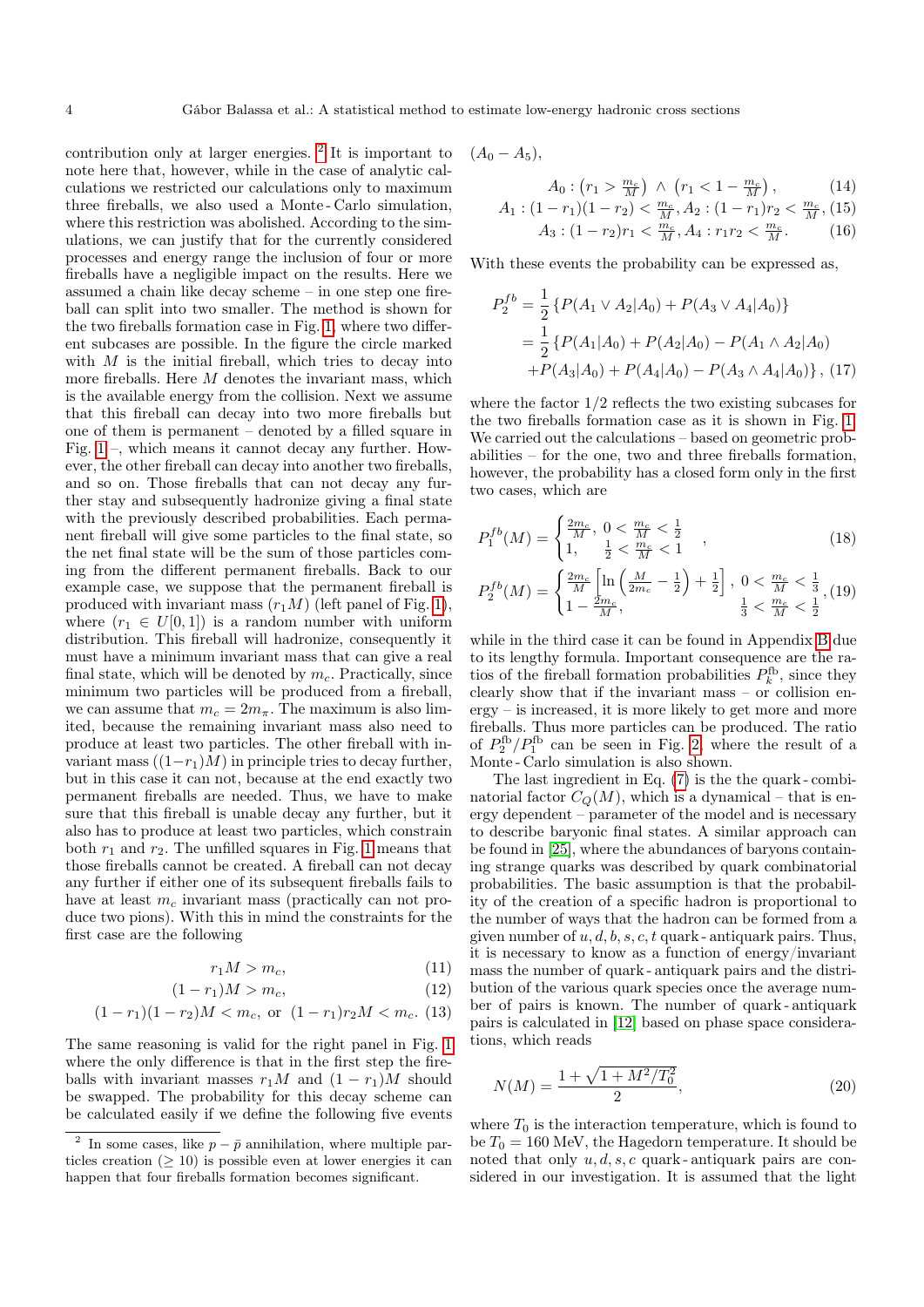

<span id="page-4-0"></span>Fig. 1. The decay scheme for the two fireballs formation case. Left and right figure shows the two possible subcases.



<span id="page-4-1"></span>**Fig. 2.** Ratio of the fireball formation probabilities  $P_2^{\text{fb}}/P_1^{\text{fb}}$ and  $P_3^{\text{fb}}/P_1^{\text{fb}}$  as function of the invariant mass. Analytic and Monte - Carlo simulation results are shown by solid line and circles/triangles, respectively.

up and down quark - antiquark pairs are formed with the same  $P_u = P_d$  probability due to their almost equal mass, but heavier pairs such as the strange and charm have suppression in their creation probabilities  $P_s, P_c < P_u$ . These probabilities are important if there are strange or charm particles in the final state such as K or  $J/\Psi$ . The  $P_s$  and  $P_c$  quark - antiquark pair probabilities are fitted to experimental data, which is discussed in Sec. [3.2.](#page-6-0) It is worth to note that in the four quark approximation the pair formation probabilities should satisfy the  $P_u + P_d + P_s + P_c = 1$ relation. Once the pair probabilities are known we also need a probability mass function  $F(n_u, n_d, n_s, n_c; N(M))$ , which gives the probability that from the  $N(M)$  quarkantiquark pairs we have exactly  $n_u, n_d, n_s, n_c$  number of  $u\bar{u}$ ,  $d\bar{d}$ ,  $s\bar{s}$ ,  $c\bar{c}$  pairs, respectively. We used the multinomial distribution that has the following probability mass function,

<span id="page-4-3"></span>
$$
F(n_u, n_d, n_s, n_c; N(M)) = \frac{\left(\frac{N(M)!}{n_u! n_d! n_s! n_c!}\right) P_u^{n_u} P_d^{n_d} P_s^{n_s} P_c^{n_c}}{P_{tot}(N)},
$$
\n(21)

where  $P_{tot}(N)$  is the normalization factor, which sums the nominator over all the possible  $\{n_u, n_d, n_s, n_c\}$  combinations that satisfy the  $n_u + n_d + n_s + n_c = N$  constraint. It is very important to note that we assumed that such  $n_u, n_d, n_s, n_c$  values will be realized that maximize  $F(n_u, n_d, n_s, n_c; N(M)).$ 



<span id="page-4-2"></span>**Fig. 3.** The distribution function in the two quark case for  $N =$ 10 from Monte-Carlo simulation. On the x-axis  $\{n_u, n_d\}$  ${n_u, N - n_u}$  is shown.

Suppose for a moment that we have only  $u$  and  $d$ quarks, then since  $n_u+n_d=N$  and  $P_u+P_d=1$ ,  $F(n_u, n_d=$  $N - n_u$ ;  $N$ ) =  $F(n_u; N)$  and  $P_u = P_d = 0.5$ . One particular case,  $N = 10$ , can be seen in Fig. [3.](#page-4-2) It can be seen that the distribution is symmetric and have a unique maximal value, which is the case with more quarks as well. Consequently, by using the values given by the maximum of [\(21\)](#page-4-3) the energy dependent quark - combinatorial factors can be easily written for the various final states. For instance, in case of  $M$ (fireball)  $\rightarrow p(uud) + n(udd)$  one has,

<span id="page-4-4"></span>
$$
C_{Q,pn}(M) = P_{(u,d,s,c)}^{\max} 3^2 n_u (n_u - 1) n_d
$$
  
×  $(n_u - 2)(n_d - 1)(n_d - 2),$  (22)

where  $P_{(u,d,s,c)}^{\max} \equiv \max(F(n_u, n_d, n_s, n_c; N(M)))$  is the maximal value of the probability that  $n_u, n_d, n_s, n_c$  number of quark - antiquark pairs were created, and the  $3^2$  factor is for the number of colorless combinations of the two baryons. Connected to Eq. [\(22\)](#page-4-4) it should be noted that currently we do not care about the fate of the created antiquarks or quarks, which are not used for any hadrons. That is for instance in Eq.  $(22)$  we disregard three  $\bar{u}$ 's and three  $\overline{d}$ 's. We plan to address this issue in a subsequent work.

To get  $C_Q(M)$  the final step is to calculate a normalization factor according to the multiplicity of the decay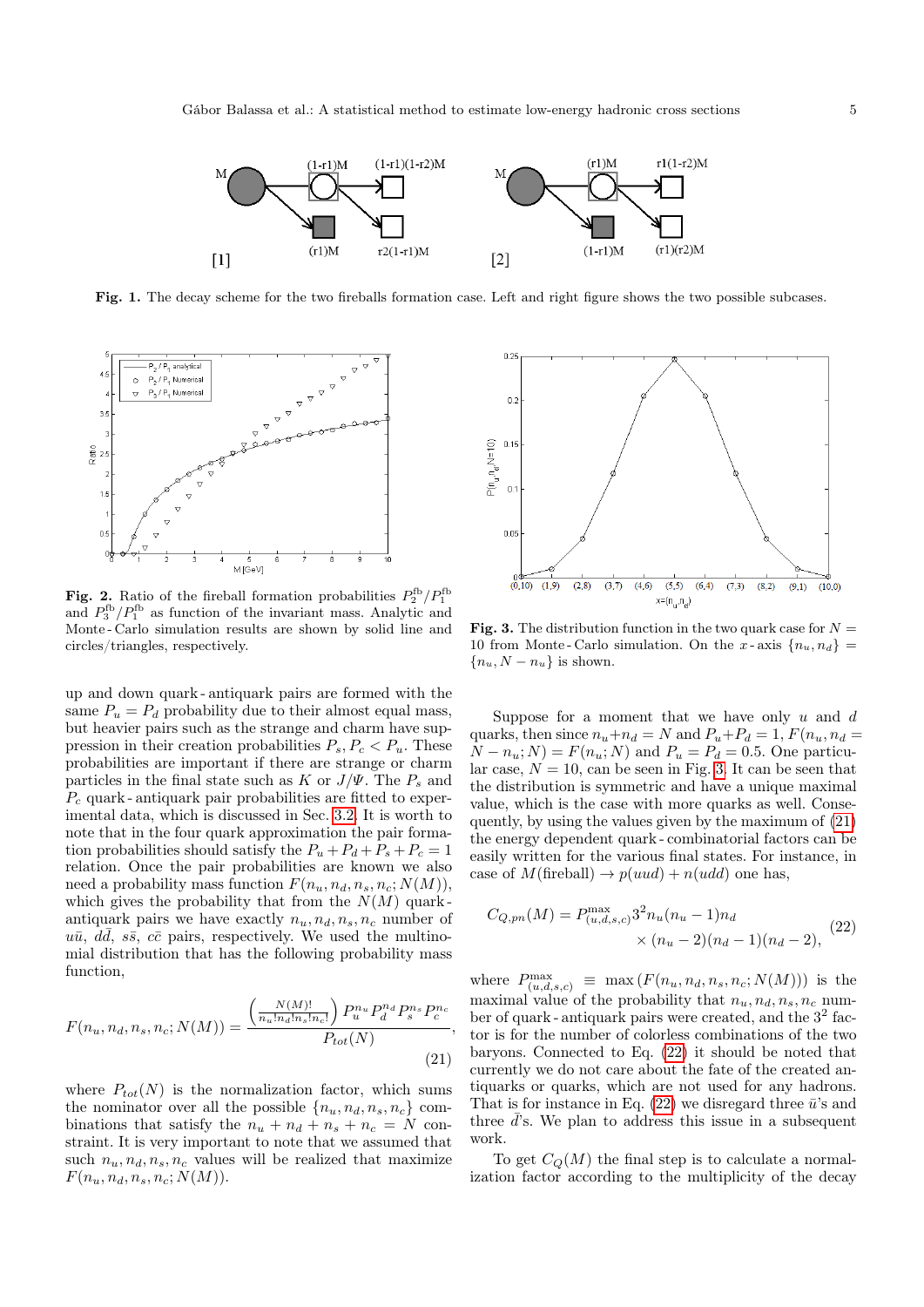(two or three body):

$$
C_Q(M) = C_{Q, pn} \mathcal{N}_{\mathcal{C},2}(M)
$$
\n(23)

In the normalization factor we have to sum over all the possible quark combinations that is allowed by the conservation laws of the fireball. In the cases of two and three body decays the normalizations are

$$
\mathcal{N}_{\mathcal{C},2}(M) = \left[ \sum_{\langle ij \rangle \in S} C_{Q,(ij)} \right]^{-1},\tag{24}
$$

$$
\mathcal{N}_{\mathcal{C},3}(M) = \left[ \sum_{\langle ijk \rangle \in S} C_{Q,(ijk)} \right]^{-1},\tag{25}
$$

where  $S$  represents the set of all possible hadron combinations that has the same quantum numbers as the fireball. With this normalization  $C<sub>O</sub>(M)$  can be considered as a quark combinatorial probability. In the two fireball case we will have two combinatorial factors, hence the final combinatorial probability will be  $C_Q = C_{Q_1} C_{Q_2}$ . For other final states  $C_Q$  can be calculated similarly. In our model  $P_{(u,d,s,c)}^{max}$  and the number of quark-antiquark pairs  $n_i$  are also energy dependent. This will be important when the pair creation probability is very small, e.g. channels with charm quarks.

Finally, let us give the explicit form of the total formation probability  $W$  in the cases of one and two fireball formation. As was already discussed, one fireball can decay into two or three hadrons, thus  $n_i = 2, 3$  in  $P_{n_i}^{H,i}$ , while the number of outgoing hadrons can be two or three in case of one fireball, while four to six in case of two fireballs. The total probabilities are

<span id="page-5-1"></span>
$$
W_1^{2,3}(M) = \mathcal{N}_1(M)P_1^{fb}(M)C_Q(M)P_{2,3}^H(M), \quad (26)
$$
  

$$
W_2^{2,3;2,3}(M) = \mathcal{N}_2(M)P_2^{fb}(M)C_Q(M)
$$

$$
\times \int_{x_{min}}^{x_{max}} dx P_{2,3}^{H,1}(M-x) P_{2,3}^{H,2}(x), (27)
$$

where  $C_Q(M)$ , as was already discussed, depends on the considered final state, and  $P_{1,2}^{fb}$  and  $P_{2,3}^{H}$  are given by Eqs.  $(18)$ ,  $(19)$  and Eqs.  $(8)$ ,  $(9)$ , respectively. Moreover, the integration limits  $x_{min}$  and  $x_{max}$  have to respect the kinematic limits of the final states. For instance in case of  $n_1 =$  $n_2 = 2$  – four hadron final state – with fireball<sub>1</sub>  $\rightarrow$  a+b and fireball<sub>2</sub>  $\rightarrow$  *c* + *d* decay scheme one has  $x_{min} = m_c + m_d$ and  $x_{max} = M - m_a - m_b$ .

For a few simple processes with low multiplicity – e.g. two or three particles – the probabilities, and thus the ratios of probabilities of different processes can be expressed analytically, however, for more complicated processes numerical methods are necessary. In the following section we show that the model is able to describe low energy cross sections and their ratios with good accuracy.

## 3 Results

#### <span id="page-5-0"></span>3.1 Final states with up and down quarks

The simplest processes that can be calculated are the ones with two particles in the final state. In this subsection only the lightest u and d quarks are considered and for their formation probabilities  $P_u = P_d = 0.5$  is assumed. As a first example we would like to reconstruct the following ratio

$$
R_{\pi^+\pi^-}^{n\bar{n}}(M) = \left(\frac{\sigma_{p\bar{p}\to n\bar{n}}}{\sigma_{p\bar{p}}^{Tot}}\right) \bigg/ \left(\frac{\sigma_{p\bar{p}\to \pi^+\pi^-}}{\sigma_{p\bar{p}}^{Tot}}\right). \tag{28}
$$

Consequently,  $W_{n\bar{n}}$  and  $W_{\pi^+\pi^-}$  should be calculated from the model. Since the two - particle final states can only come from a one - fireball decay, Eq. [\(26\)](#page-5-1) should be used. The quark combinatorics can be given based on Eq. [\(22\)](#page-4-4) and on the quark content of the final state, which is  $n \sim$ udd,  $\bar{n} \sim \bar{u} \bar{d} \bar{d}$ ,  $\pi^+ \sim u \bar{d}$ ,  $\pi^- \sim \bar{u} d$ ; and the combinatorial factors are,

<span id="page-5-3"></span>
$$
C_{Q,n\bar{n}} = 3^2 P_{u,d}^{max} n_d^2 (n_d - 1)^2 n_u^2, \tag{29}
$$

<span id="page-5-2"></span>
$$
C_{Q, \pi^{+}\pi^{-}} = 3^{2} P_{u,d}^{max} n_{u}^{2} n_{d}^{2}, \qquad (30)
$$

where  $n_u = n_d = N/2$ , since these values give the maximum of the probability mass function  $F(n_u, n_d; N(M))$ , and  $P_{u,d}^{max} = F(n_u = N/2, n_d = N/2; N)$ . The resulting expression will be quite simple due to the common factors that cancel out and it reads

$$
R_{\pi^{+}\pi^{-}}^{n\bar{n}}(M) = \frac{W_{n\bar{n}}(M)}{W_{\pi^{+}\pi^{-}}(M)} = 4\left(\frac{1 + \sqrt{1 + M^2/T_0^2}}{4} - 1\right)^2
$$

$$
\times \left(\frac{M^2 - 4m_n^2}{M^2 - 4m_\pi}\right)^{1/2}, \tag{31}
$$

where  $m_n$  and  $m_\pi$  are the masses of the neutron and pion, respectively. The result together with the measured data can be seen in Fig. [4,](#page-6-1) which shows a good agreement in the given energy range, however, the error bars are quite large.

As another example we calculated the ratio of the cross sections of the reactions  $(p\bar{p} \to p\bar{p}\pi^0)$  and  $(p\bar{p} \to \pi^+\pi^-)$ , which is slightly more complicated than the previous one, because the  $p\pi^0$  two-particle final state can arise from many resonances. Thus, we have to take into account all the possible  $p\bar{p} \to R\bar{p}$ , or  $p\bar{p} \to \bar{R}p$  final states as well, where R can be any resonance which decays into  $p\pi^0$ . The possible decay schemes can be seen in Fig. [5.](#page-7-0) It is worth to note that in the figure the zeroth scheme corresponds to a three particle hadronization process, while all the rest to two particle hadronization processes. In this calculation, such nucleon and delta resonances are considered – taken from PDG [\[27\]](#page-11-25) – that has a larger branching ratio than 15% for the  $p\pi^0$  channel. These are listed in Table [1](#page-6-2) together with their masses, spins and branching ratios of the  $p\pi^0$  channel  $B_i^{p\pi^0}$ . We considered resonances and antiresonances alike. The necessary quark combinatorial factors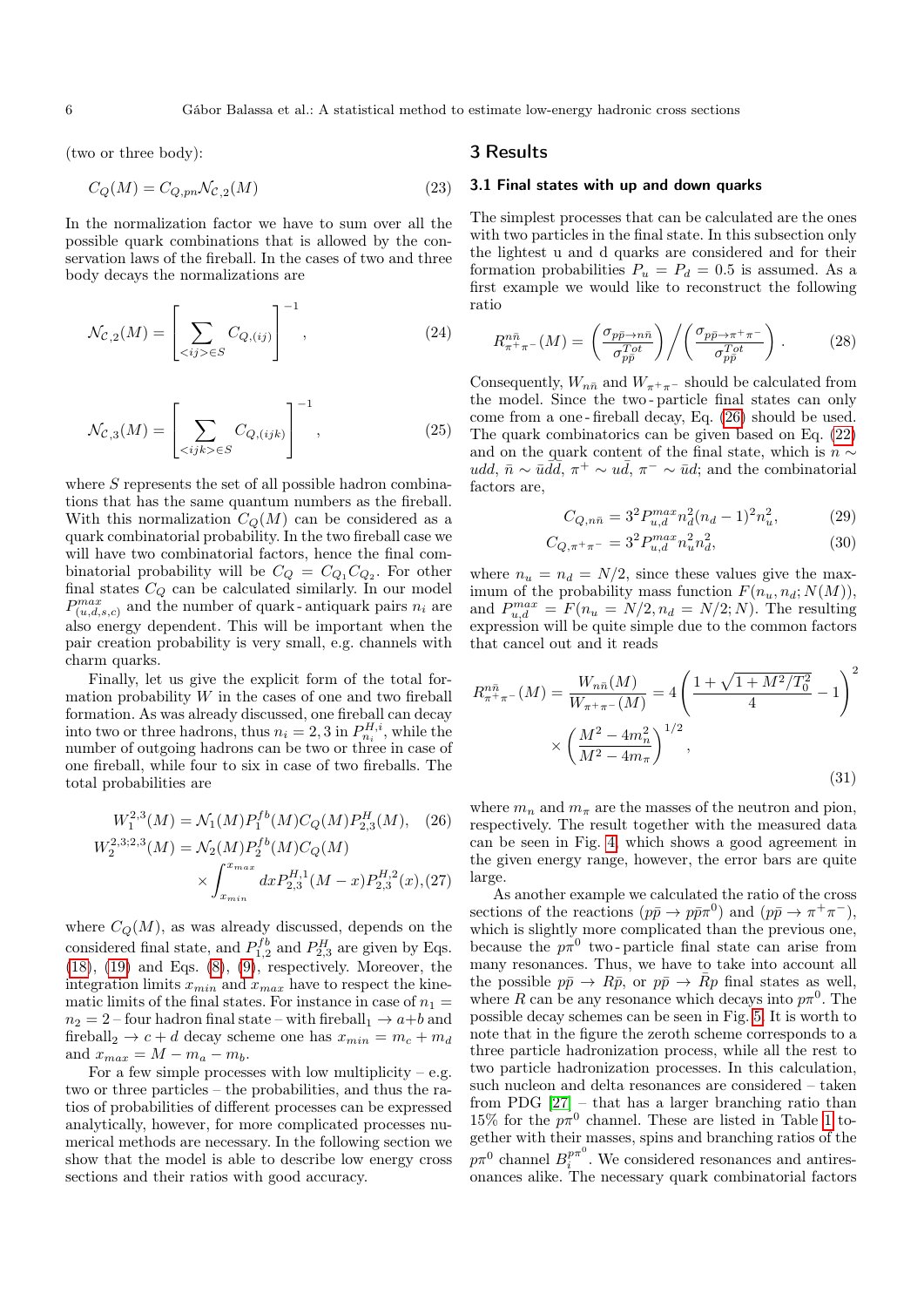

<span id="page-6-1"></span>**Fig. 4.** The ratio  $R_{\pi^+}^{n\bar{n}}$  $-$  see Eq. [\(31\)](#page-5-2) – as a function of M (solid line) together with the measured data (filled circles) from [\[26\]](#page-11-26)

<span id="page-6-2"></span>Table 1. Considered nuclear and delta resonances their masses  $m_{R_i}$ , spins  $s_{R_i}$  and branching ratios  $B_i^{p_{\pi}^{(j)}}$ . We excluded resonances with  $B_i^{p\pi^0} < 0.15$ . The same values apply to the corresponding antiresonances.

| i              | $R_i$              | $m_{R_i}$ [GeV] | $S_{R_i}$ | $B_i^{p\pi^0}$ |
|----------------|--------------------|-----------------|-----------|----------------|
| 1              | $N_{1440}$         | 1.430           | 1/2       | 0.22           |
| $\overline{2}$ | $N_{1520}$         | 1.515           | 3/2       | 0.20           |
| 3              | $N_{1535}$         | 1.535           | 1/2       | 0.15           |
| 4              | $N_{1650}$         | 1.655           | 1/2       | 0.23           |
| 5              | $N_{1680}$         | 1.685           | 5/2       | 0.23           |
| 6              | $\varDelta_{1232}$ | 1.232           | 3/2       | 0.66           |
| 7              | $\varDelta_{1620}$ | 1.630           | 1/2       | 0.17           |
| 8              | $\varDelta_{1910}$ | 1.890           | 1/2       | 0.15           |
| 9              | $\varDelta_{1950}$ | 1.930           | 7/2       | 0.27           |

for this ratio are

$$
C_{Q, p\bar{p}\pi^{0}} = 3^{3} P_{u,d}^{max} n_{u}^{2} (n_{u} - 1)^{2} n_{d}^{2}
$$

$$
\times \frac{(n_{u} - 2)^{2} + (n_{d} - 1)^{2}}{2}, \qquad (32)
$$

$$
C_{Q,\bar{p}R} = C_{Q,p\bar{R}} = 3^2 P_{u,d}^{max} n_u^2 (n_u - 1)^2 n_d^2, \quad (33)
$$

while  $C_{Q,\pi^+\pi^-}$  is already given in Eq. [\(30\)](#page-5-3). After some manipulation we find,

<span id="page-6-4"></span>
$$
R_{\pi^{+}\pi^{-}}^{p\bar{p}\pi^{0}}(M) = \frac{W_{p\bar{p}\pi^{0}}}{W_{\pi^{+}\pi^{-}}} = \frac{(n_{u}-1)^{2}}{\Phi_{2}(M, m_{\pi}, m_{\pi})}
$$
  
 
$$
\times \left[\frac{6P_{3}^{d}}{P_{2}^{d}(2\pi)^{3}} \frac{\mathcal{N}_{\mathcal{C},3}}{\mathcal{N}_{\mathcal{C},2}} \left[(n_{u}-2)^{2} + (n_{d}-1)^{2}\right] \right]
$$
  
 
$$
\times \Phi_{3}(M, m_{p}, m_{p}, m_{\pi^{0}}) + 4 \sum_{i=1}^{9} B_{i}^{p\pi^{0}}(2s_{R_{i}} + 1)
$$
  
 
$$
\times \Phi_{2}(M, m_{p}, m_{R_{i}})\right], \tag{34}
$$

where  $m_p$  and  $m_{R_i}$  are the masses of the proton and the resonances, respectively, while the explicit form of the phase space integrals  $\Phi_{2,3}$  can be found in Appendix [A.](#page-9-1) Moreover, the factor of  $4$  in front of the last term comes form two source: a factor of 2 from the summation over the antiresonances, and another factor of 2 from the proton spin degeneration. The ratio as a function of energy/invariant mass and its comparison with experimental data can be seen in Fig. [6,](#page-7-1) where a remarkably good match was found.

### <span id="page-6-0"></span>3.2 Final states with strange and charm quarks

For final states that also contain heavier quarks – in our case strange or charm – the assumption of equal quark creation probabilities is not a good approximation [\[28\]](#page-11-27). In this case one can fit the creation probability parameters  $P_s$  and  $P_c$  to existing data. Besides, it is also possible to estimate these parameters from some theory (see e.g. the Hawking - Unruh hadronization model [\[29\]](#page-12-0)). In order to determine the strange quark probability  $P_s$ , we calculated the ratio  $\frac{\sigma_{p\bar{p}\to\pi^+\pi^-}}{\sigma_{p\bar{p}\to K^+K^-}}$  in the energy range  $E \in$  ${1.876, 2.602}$  GeV, which has a similar expression as Eq.  $(31)$ and it reads

<span id="page-6-3"></span>
$$
R_{K^{+}K^{-}}^{\pi^{+}\pi^{-}}(M) = \frac{n_d^2}{n_s^2} \left(\frac{M^2 - 4m_{\pi}^2}{M^2 - 4m_K^2}\right)^{1/2},\tag{35}
$$

where  $m_K$  is the kaon mass. As it can be seen,  $R_{K^+K^-}^{\pi^+\pi^-}(M)$ strongly depends on the  $n_d/n_s$  ratio, which was adjusted through the change of  $P_u$  and  $P_s$  to get the best agreement with the measured data. We used the following iterative procedure, first we set some initial values for  $P_u$ and  $P_s$  then calculated the maximum of the probability mass function  $F$  in Eq. [\(21\)](#page-4-3), which gave the values of  $n_u$  and  $n_s$ . With these values we calculated the ratio in Eq. [\(35\)](#page-6-3) and compared with the experimental data, then changed the  $P_u$  and  $P_s$  and recalculated the ratio  $R_{K+K^-}^{\pi^+\pi^-}(M)$ . We repeated this process until we got the smallest deviation form the experimental data. It turns out that we get the well - known strange quark suppression [\[10,](#page-11-9)[30,](#page-12-1)[31\]](#page-12-2). In Fig. [7](#page-7-2) the original equal probability case  $P_u = P_d = P_s = 1/3$  can be seen together with the fitted strange suppression case, where we get for the probabilities,  $P_u = P_d = 0.38$ , and  $P_s = 0.24$ . In the figure the experimental data from [\[26\]](#page-11-26) marked with crosses and error bars is also shown. It can be seen that when the equal probability assumption is used (dotted line) the calculated ratio underestimates by an approximate factor of three the measured one, which means that the strange channel is overestimated by the model. When the strange quark creation probability was decreased, however, a better agreement could be achieved (solid line). In conclusion we can say that inclusion of an extra suppression parameter is not necessary in our approach, but in exchange we have to tune the  $P_u, P_d, P_s$  probability parameters. The previous example of fitting  $P_s$  was merely pedagogical due to the large errors and the few data points. Other recent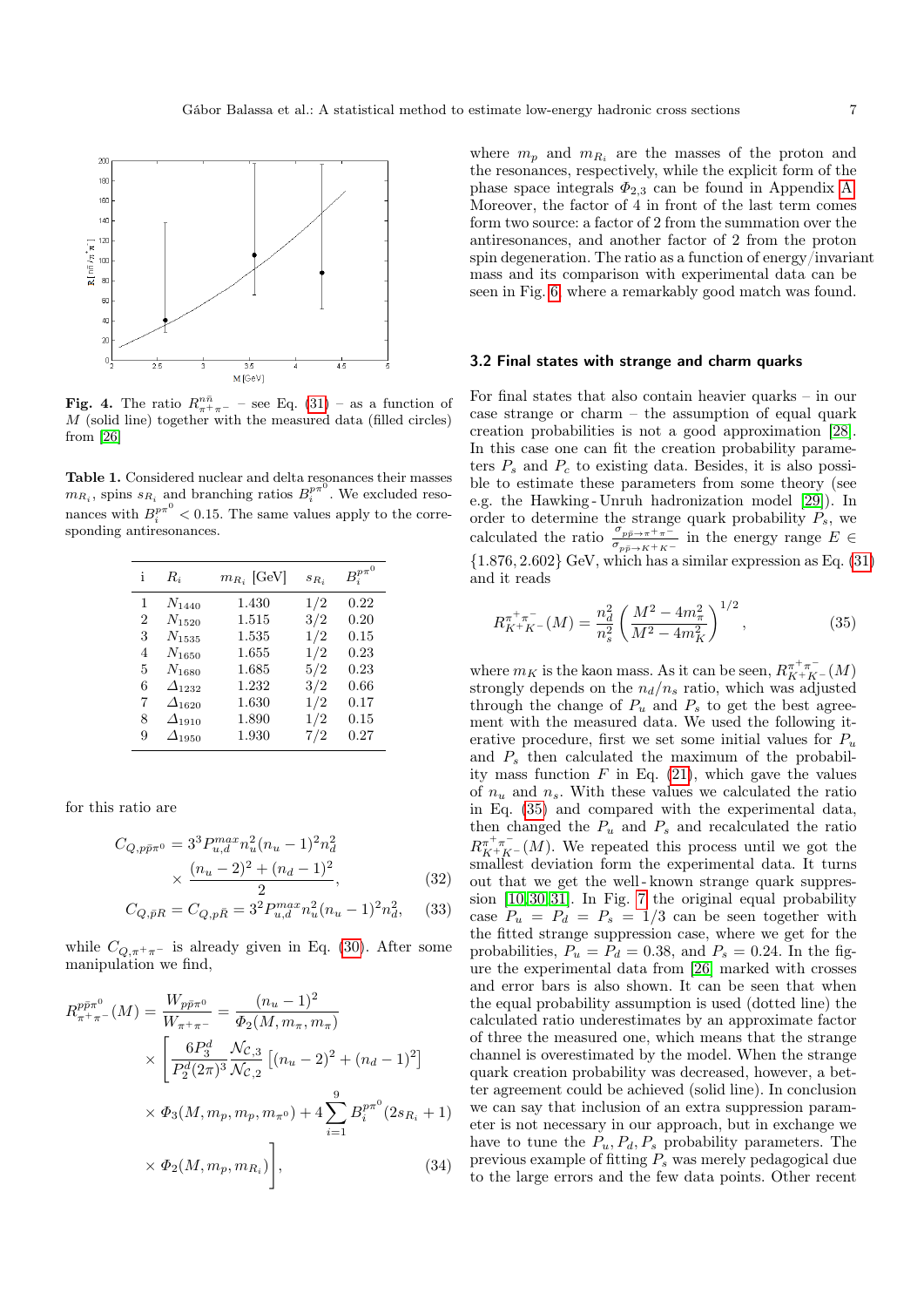

<span id="page-7-0"></span>**Fig. 5.** Possible one-fireball decay schemes for the  $p\bar{p} \to p\bar{p}\pi^0$  process. Similar set of diagrams can be shown for the antiresonances, where the protons and antiprotons should also be exchanged.



<span id="page-7-1"></span>**Fig. 6.** The ratio  $R_{++}^{p\bar{p}\pi^0}$  $-$  see Eq. [\(34\)](#page-6-4) – as a function of M (solid line) together with the measured data (circles) from [\[26\]](#page-11-26)



<span id="page-7-2"></span>Fig. 7. Calculated values and experimental data of the ratio  $R_{K^+K^-}^{\pi^+\pi^-}(M)$ . Dotted line correspond to the equal probability case  $P_u = P_d = P_s$ , while the solid line to the strange suppression scenario.

fits – not discussed here – using channels involving  $\Lambda$  and  $\overline{\Lambda}$  particles shows us that  $P_s$  could have a little smaller, while  $P_u$ ,  $P_d$  a little higher values, however, it is necessary to include more channels to make a reliable fit. Another important point to note is that for a wider energy range  $P<sub>s</sub>$  should be energy dependent. This is due to the natural assumption that at very large energy  $P_u = P_d = P_s$ should hold. For the energy depend-ant suppression factor please see [\[32\]](#page-12-3).

This technique can be applied to determine the charm quark creation probability  $P_c$ . Subsequently,  $P_c$  can be used to estimate cross sections with final states containing charm quarks, like for instance to the reaction  $p + \bar{p} \rightarrow$  $\pi^0 + J/\Psi$ . It should be noted, however, that the existing measured data are still very limited, thus only a crude estimation can be made.

To determine  $P_c$  we considered the inclusive reaction  $(p + p \rightarrow p + p + J/\Psi + X)$  in the low energy regime and used a parametrization of the  $\sigma_{J/\Psi}^{pp}$  cross section – based on experimental data – taken from [\[33\]](#page-12-4). Since calculation of the inclusive reaction probability is rather involved, we used the data near the  $(p+p+J/\Psi)$  threshold instead, where no other particles are created. For the fit we calculated the ratio  $R_{ppJ/\Psi}^{pp\pi^0} = W_{pp\pi^0}/W_{ppJ/\Psi}$  and adjusted the result – by changing the quark pair creation probabilities  $P_u$ ,  $P_d$ ,  $P_s$ , and  $P_c$  to the measured ratio probabilities  $P_u$ ,  $P_d$ ,  $P_s$ , and  $P_c$  to the measured ratio  $\sigma_{pp\pi^0}/\sigma_{ppJ/\Psi}$  near the threshold, *i.e.*  $\sqrt{s} \equiv M = 5$  GeV. Since the charm quark mass 1.28 GeV is much larger than the  $u, d, s$  quark masses 2 MeV, 5 MeV, and 95 MeV, respectively, it is expected that its pair creation probability  $P_c$  will be much lower. If we simply used in  $C_Q$ , as we did previously, the maximum value  $P_{u,d,s,c}^{\max}$  of the probability mass function  $F$ , then most probably we would get zero  $c$ quarks, which was checked explicitly. Obviously that maximum for  $P_{u,d,s,c}$  can not be used to calculate the  $W_{ppJ/\Psi}$ probability. Thus for a reaction, where the final state involves charm quark(s) we use the conditional maximum  $P_{u,d,s,c}^{\max}|_{n_c\neq0}$  instead, while for other reactions we retain the original  $P_{u,d,s,c}^{max}$ . The calculated ratio reads as,

<span id="page-7-3"></span>
$$
R_{ppJ/\Psi}^{pp\pi^{0}}(M) = \frac{P_{u,d,s,c}^{\max}}{P_{u,d,s,c}^{\max}|_{n,c} \neq 0} \frac{1}{n_c^2} \Bigg[ ((n_u - 4)n_u + (n_d - 2)n_d) \frac{\Phi_3(M, m_p, m_p, m_{\pi})}{2} + \frac{P_2^d (2\pi)^3 \mathcal{N}_{\mathcal{C},2}}{3P_3^d \mathcal{N}_{\mathcal{C},3}} \times \sum_{i=1}^9 \left( B_i^{p\pi^{0}} (2s_{R_i} + 1) \Phi_2(M, m_p, m_{R_i}) \right) \Bigg] / \sum_{i=1}^3 \left( B_i^J \right)
$$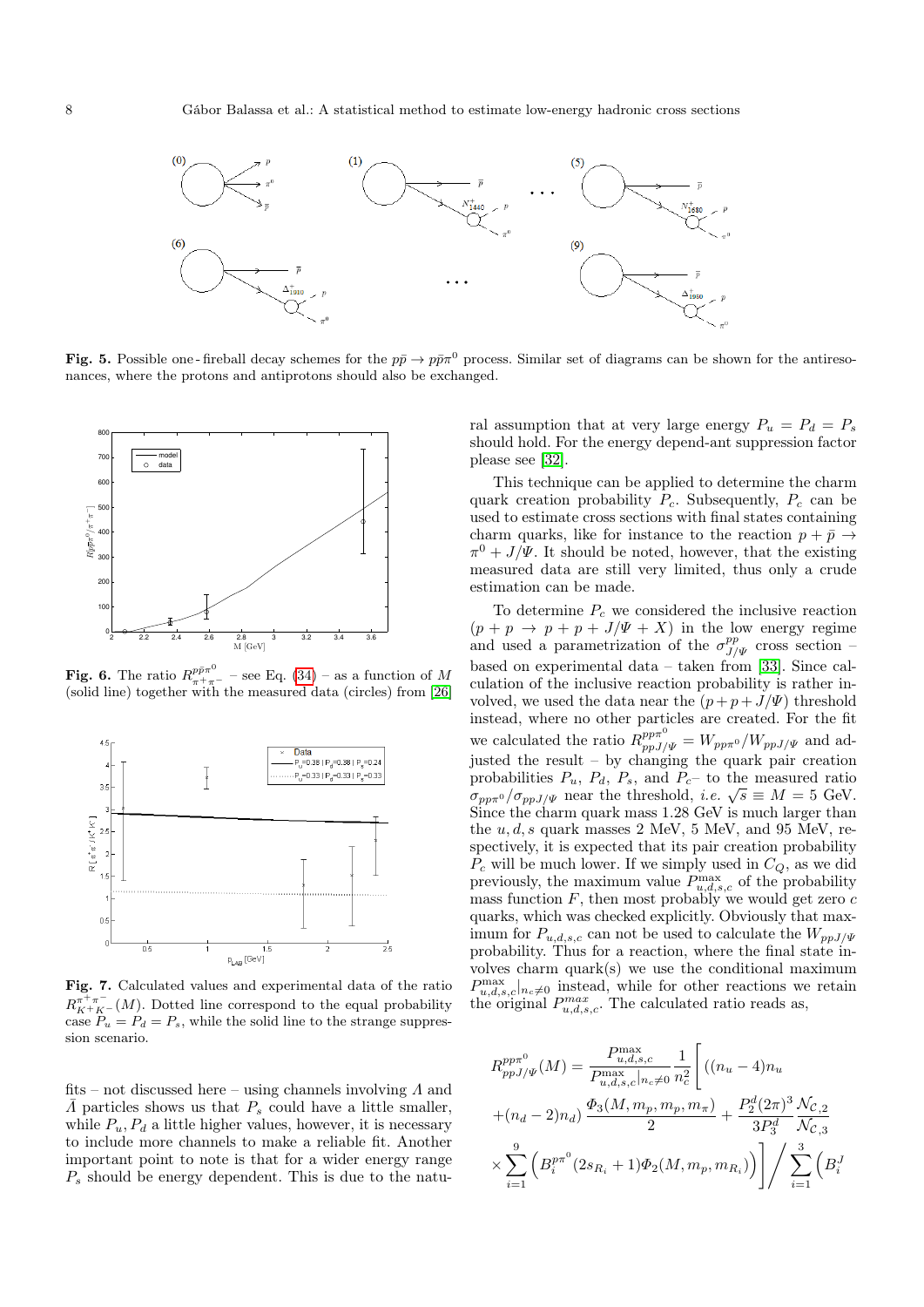<span id="page-8-0"></span>**Table 2.** Considered  $J/\Psi$  resonances their masses  $m_{R_i^J}$ , spins  $s_{R_i^J}$  and branching ratios  $B_i^J$ 

|                | $R_i$            | $m_{R_i^J}$ [GeV] | $s_{R}$ | $B_i^J$ |
|----------------|------------------|-------------------|---------|---------|
|                | $\Xi_{c1}$       | 3.511             |         | 0.30    |
| $\overline{2}$ | $\Xi_{c2}$       | 3.556             | 2       | 0.30    |
| 3              | ιTι <sup>1</sup> | 3.686             |         | 0.56    |



<span id="page-8-1"></span>Fig. 8. M dependence of the ratio  $r_P$  of the probabilities appearing in Eq. [\(36\)](#page-7-3) (see text for details).

$$
\times (2s_{R_i^J} + 1)\Phi_3(M, m_p, m_p, m_{R_i^J})\Big),\tag{36}
$$

where  $m_{R_i}, B_i^{p\pi^0}$ , and  $s_{R_i}$  are the masses, branching ratios and spins of the nucleon and delta resonances already given in Table [1,](#page-6-2) while  $m_{R_i^J}$ ,  $B_i^J$  and  $s_{R_i^J}$  are the masses, branching ratios – of  $J/\Psi$  resonances decaying into  $J/\Psi$ – and spins of the  $J/\Psi$  resonances and are listed in Table [2.](#page-8-0) The branching ratios were taken from [\[34\]](#page-12-5). Based on [\[33,](#page-12-4)[34\]](#page-12-5) the experimental value for the ratio at threshold is  $R_{ppJ/\Psi}^{pp\pi^0}(M=5{\rm GeV})\approx 8.73\cdot 10^7$ . After fitting our calculated ratio – similarly as in the case of  $P_s$  – to the experimental value, it was found for the quark - antiquark creation probabilities

<span id="page-8-2"></span>
$$
P_u = P_d = 0.38, P_s = 0.2386, P_c = 0.0014 \tag{37}
$$

It turns out that in this energy range the  $n_c = 1$  condition gives the local maximum  $P_{u,d,s,c}^{\max}|_{n_c\neq0}$ , thus in the quark combinatorial factor the  $n_c = 1$  value was used. With these values we calculated the invariant mass/energy dependence of the probability ratio  $r_P \equiv P_{u,d,s,c}^{\max}/P_{u,d,s,c}^{\max}|_{n_c \neq 0}$ appearing in Eq. [\(36\)](#page-7-3), which can be seen in Fig. [8.](#page-8-1) The ratio of the global and the local maximums tends to unity (not shown explicitly), which means that at higher energies – where the ratio is close to  $1$  – only the global maximums of the probability mass distribution function is needed as the number of  $c\bar{c}$  pairs will always be larger than zero.

As an application we calculated the cross section of the reaction  $p + \bar{p} \to \pi^0 + J/\Psi$ , which is an important ingredient to describe antiproton induced  $J/\Psi$  production – an



<span id="page-8-3"></span>**Fig. 9.** M dependence of the cross section  $\sigma_{p\bar{p}\to\pi^0J/\Psi}$ 

important part of the PANDA/FAIR research plan. For this a reference channel was needed, where the cross section in the desired energy range is known. Consequently, we choose the  $p + \bar{p} \rightarrow n + \bar{n}$  reaction, for which the cross section is well known in a relatively wide energy range. The desired cross section can be expressed as,

$$
\sigma_{p\bar{p}\to\pi^0 J/\Psi} = \frac{\sigma_{p\bar{p}\to n\bar{n}}}{R_{\pi^0 J/\Psi}^{\bar{n}\bar{n}}},\tag{38}
$$

where  $(R_{\pi^0 J/\Psi}^{n\bar{n}} = W_{n\bar{n}}/W_{\pi^0 J/\Psi})$  can be analytically calculated from our model resulting in a similar expression as in Eq. [\(36\)](#page-7-3). By using the previously fitted values for the  $P_u, P_d, P_s, P_c$  probabilities given in Eq. [\(37\)](#page-8-2), the resulting cross section can be seen in Fig. [9.](#page-8-3)

#### 3.3 Proton - antiproton annihilation at rest

An important application, and also a good validity check of the model if we calculate a few, more complicated fior the model if we calculate a few, more complicated final states for  $p\bar{p}$  annihilation at rest – *i.e.* at  $\sqrt{s} = 2m_p$  – and compare with existing measured data; probabilities of the most important channels and the end state pion distribution can be found in [\[35,](#page-12-6)[36\]](#page-12-7). Because of the higher multiplicities – two to  $\ddot{\text{six}}$  –, there will be more than one fireball. Owing to the complexity of the problem the calculations were carried out with the help of a Monte - Carlo simulation. The results are shown in Fig. [10,](#page-9-2) where the histograms show the calculated, while the crosses with errorbars the measured values. The plot shows a very good agreement, which is promising considering future applications. The final state pion distribution was also checked, where again a good match was found to the experimentally known normal distribution. Fig. [11](#page-9-3) shows the result, where the following fit could be used,

$$
P(N_{\pi}) \approx \frac{1}{\sqrt{2\pi}D} \exp\left(-\frac{(N_{\pi} - \langle N_{\pi} \rangle)}{2D^2}\right),\tag{39}
$$

where  $\langle N_{\pi} \rangle \approx 5$  is the average pion multiplicity, and  $D = 0.97$  is the standard deviation, which values are taken from [\[37\]](#page-12-8). The main consequence is that the many fire-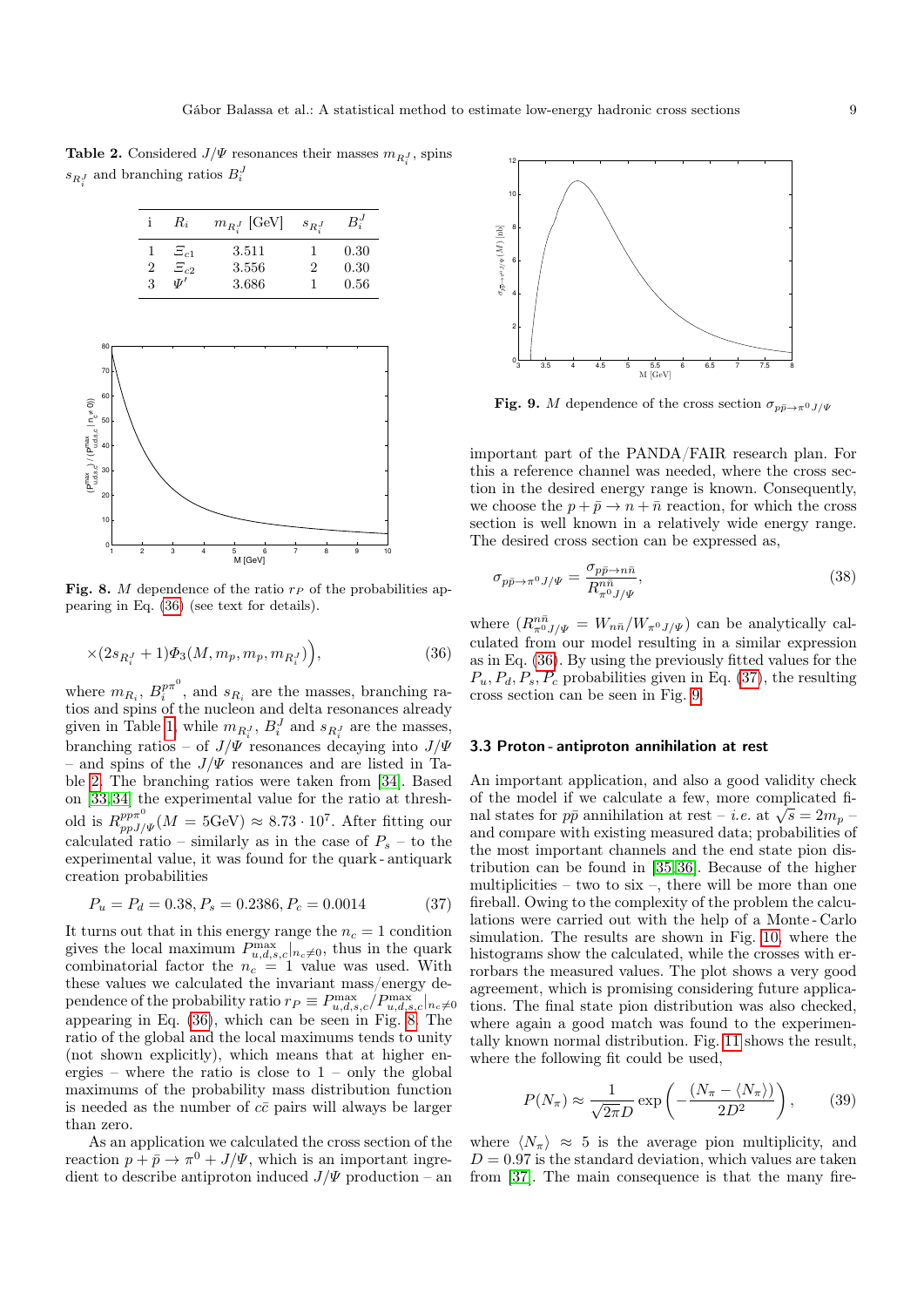

<span id="page-9-2"></span>Fig. 10. Probabilities of the multiple pion final states of the  $p\bar{p}$  collision at rest



<span id="page-9-3"></span>Fig. 11. Pion multiplicities in  $p\bar{p}$  annihilation at rest

ball model seems to be a good phenomenological approximation for processes with more than three particle final states, and can be used to estimate various yet experimentally unknown cross sections.

# 4 Conclusions

In this article we proposed a statistical model based on earlier works [\[5,](#page-11-4)[6,](#page-11-5)[7\]](#page-11-6) and extended by extra dynamical factors that can be used to describe medium energy hadronic processes. The original Bootstrap idea of Hagedorn and Frautschi was extended with quark combinatorics and a specific many - fireball decay scheme. The method can be used to calculate ratios of different processes, and consequently let us – by using a known reference channel – calculate yet unknown cross sections. The most important parameters of the model are the interaction temperature  $T_0$  and the quark creation probabilities  $P_u, P_d, P_s, P_c$ , which were determined by fitting to existing experimental data. Another parameter, which appears in ratios with different number of fireballs is the interaction volume V  $(= 4\pi/(3m_\pi^3))$ . To test our method we calculated some known cross section ratios, which gave very good match to the measured data. In case of proton - antiproton annihilation, where analytical calculations were not feasible we used a Monte - Carlo simulations, which also showed a good agreement to the existing data. This somewhat confirms our idea of the many - fireball decay scheme. In the future, we intend to use this method in a BUU transport code to include unknown elementary cross sections, especially concentrating on the charmonium formation processes. The method could also be important to describe possible many - body collisions in strongly interacting dense matter.

## Acknowledgments

The authors were supported by the Hungarian Research Fund (OTKA) under Contract No. K109462 and by the HIC for FAIR Guest Funds of the Goethe University Frankfurt. P. K. also acknowledges support from the ExtreMe Matter Institute EMMI at the GSI Helmholtzzentrum für Schwerionenforschung, Darmstadt, Germany.

This work is devoted to the memory of Walter Greiner.

## <span id="page-9-1"></span>A Explicit form of the phase space integrals

$$
\Phi_2(M, m_1, m_2) = V \int d^3 q_1 d^3 q_2 \delta(M - E_1 - E_2)
$$
  
 
$$
\times \delta^{(3)}(q_1 + q_2) = \frac{V\pi}{2M^4} \left(M^4 - (m_1^2 - m_2^2)^2\right) \tag{40}
$$
  
 
$$
\times \sqrt{\lambda(M^2, m_1^2, m_2^2)},
$$

where  $\lambda(x, y, z) = x^2 + y^2 + z^2 - 2xy - 2xz - 2yz$  is the Källén function, and  $V$  is the interaction volume which is set to  $V = \frac{4\pi}{3m_{\pi}^3}$ 

$$
\Phi_3(M, m_1, m_2, m_3) = V^2 \int d^3 q_1 d^3 q_2 d^3 q_3
$$
\n
$$
\times \delta(M - E_1 - E_2 - E_3) \delta^{(3)}(q_1 + q_2 + q_3)
$$
\n
$$
= V^2 \left\{ \frac{M^5}{120} - \frac{M^3}{12} \sum_{i=1}^3 m_i^2 + \frac{M^2}{6} \sum_{i=1}^3 m_i^3 + \frac{M}{4} \left[ \sum_{i=1}^3 \sum_{j=2}^3 m_i^2 m_j^2 - \frac{1}{2} \sum_{i=1}^3 m_i^4 \right] + \frac{1}{30} \sum_{i=1}^3 m_i^5 \right\}
$$
\n
$$
- \frac{1}{6} \sum_{i=1}^3 \sum_{j=1}^3 m_i^3 m_j^2
$$
\n
$$
\frac{1}{2} \sum_{i \neq j} \left\{ \frac{1}{2} \sum_{j=1}^3 m_i^3 m_j^2 \right\}
$$
\n
$$
(41)
$$

## <span id="page-9-0"></span>B Formation probability of three fireballs

To calculate the three fireball case there are four different topologies we have to consider, which can be seen in Fig. [12.](#page-10-0) For the first two decay schemes we can define a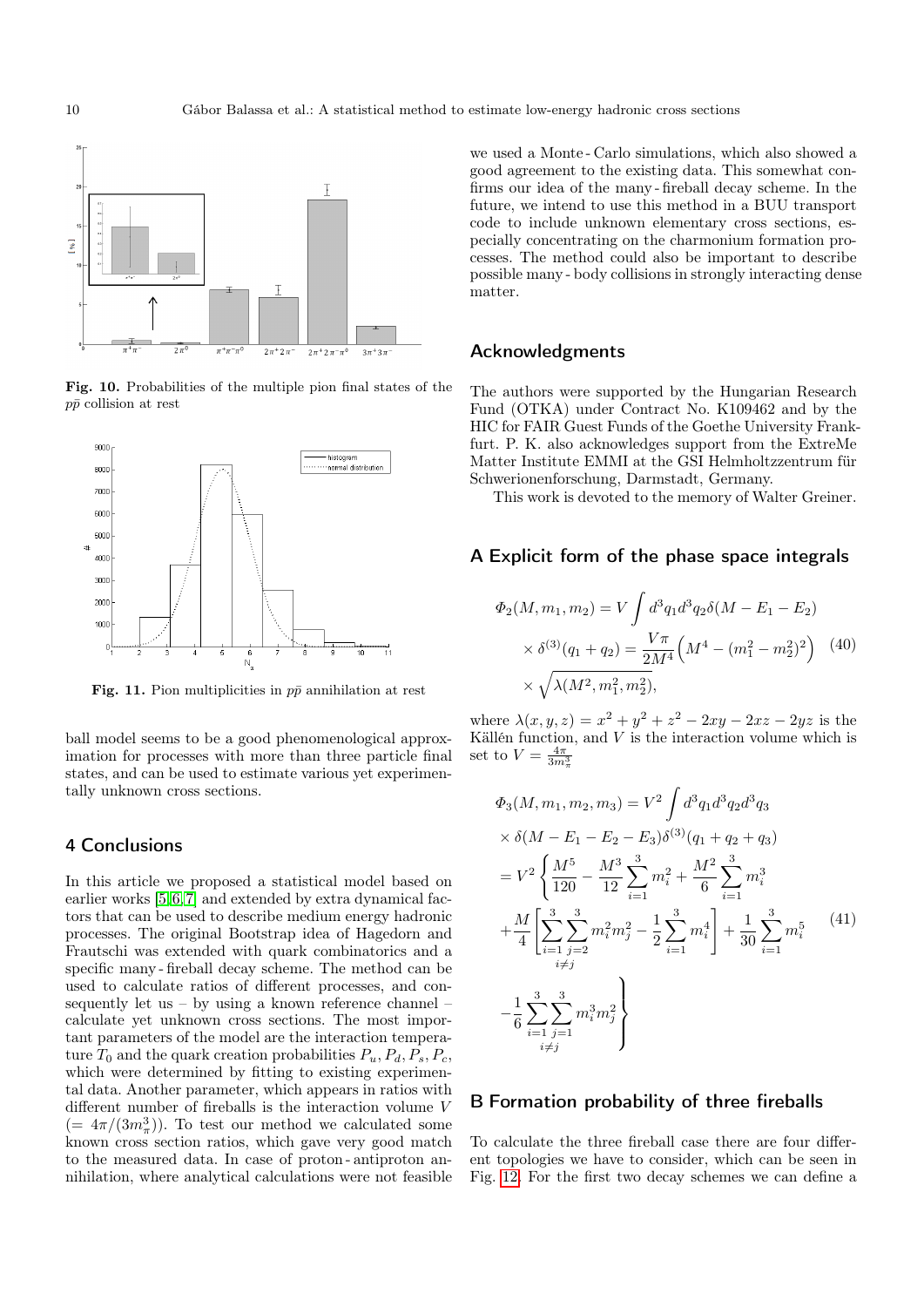

<span id="page-10-0"></span>Fig. 12. The decay scheme for the three fireballs formation. The four possible subcases are labeled from (1) to (4).

common event A as

$$
A: \qquad \left(r_1 > \frac{m_c}{M}\right) \land \left(r_1 < 1 - \frac{m_c}{M}\right) \\
\land \left(r_2 > \frac{m_c}{M(1 - r_1)}\right) \land \left(r_2 < 1 - \frac{m_c}{M(1 - r_1)}\right) \tag{42}
$$

This event describes the first part of the decay schemes, which is the same in the first two topologies. For the first decay scheme have to define the following set of events.

$$
A1: r_3 < \frac{m_c}{(1 - r_1)(1 - r_2)M},\tag{43}
$$

$$
A2: r_3 > 1 - \frac{m_c}{(1 - r_1)(1 - r_2)M}.\tag{44}
$$

For the second decay scheme the corresponding events are

$$
B1: r_3 < \frac{m_c}{(1-r_1)r_2M},\tag{45}
$$

$$
B2: r_3 > 1 - \frac{m_c}{(1 - r_1)r_2M}.\tag{46}
$$

The third and the fourth topologies also have a common event, because they differ only at the end of the chain,

$$
C: \quad \left(r_1 > \frac{m_c}{M}\right) \land \left(r_1 < 1 - \frac{m_c}{M}\right) \land \left(r_2 > \frac{m_c}{Mr_1}\right) \land \left(r_2 < 1 - \frac{m_c}{Mr_1}\right).
$$
\n
$$
(47)
$$

For the third decay scheme the followings events were defined,

$$
C1: r_3 < \frac{m_c}{r_1(1-r_2)M},\tag{48}
$$

$$
C2: r_3 > 1 - \frac{m_c}{r_1(1 - r_2)M}.\tag{49}
$$

The last decay scheme also needs two events to be defined,

$$
D1: r_3 < \frac{m_c}{r_1 r_2 M},\tag{50}
$$

$$
D2: r_3 > 1 - \frac{m_c}{r_1 r_2 M}.\tag{51}
$$

From the previously defined events we can express the total probability of three - fireballs formation as,

$$
P_3(M) = \frac{1}{4} \Big[ P(A1|A) + P(A2|A) - P(A1 \wedge A2|A) + P(B1|A) + P(B2|A) - P(B1 \wedge B2|A) + P(C1|C) + P(C2|C) - P(C1 \wedge C2|C) + P(D1|C) + P(D2|C) - P(D1 \wedge D2|C) \Big],
$$
(52)

where the  $1/4$  factor reflects the four existing subcases. As it can be seen we have to calculate conditional probabilities for each decay scheme and then sum up all of the possible events. These probabilities can be expressed in closed form, however for a few cases numerical integration is required. The different probabilities are the following

$$
P(B1|A) = \left[ \int_{\frac{m_c}{M}}^{1-2\frac{m_c}{M}} \int_{\frac{m_c}{M(1-r_1)}}^{m_c} dr_1 dr_2 + \int_{\frac{m_c}{M}}^{m_c} \int_{\frac{m_c}{M(1-r_1)}}^{m_c} dr_1 dr_2 + \left[ \frac{m_c}{r_2(1-r_1)M} \right]_{0<\frac{m_c}{M}<\frac{1}{3}},
$$
\n
$$
P(B2|A) = \left[ 1 - \frac{3m_c}{M} + \frac{2m_c}{M} ln\left(\frac{M}{m_c} - 2\right) - \frac{m_c}{M} \frac{1 - 2\frac{m_c}{M} - \frac{m_c}{M(1-r_1)}}{dr_1 dr_2 \left(\frac{m_c}{M(1-r_1)}\right)} \right],
$$
\n(54)

$$
-\int_{\frac{m_c}{M}} \int_{\frac{m_c}{M(1-r_1)}} dr_1 dr_2 \left(\frac{1}{M(1-r_1)r_2}\right) \Bigg|_{0 < \frac{m_c}{M} < \frac{1}{3}},
$$
 (5)  

$$
P(B1 \wedge B2|A) =
$$

$$
= \left[\int_{1-\frac{m_c}{M}}^{1-\frac{m_c}{M}} \int_{\frac{m_c}{M(1-r_1)}}^{1-\frac{m_c}{M(1-r_1)}} dr_1 dr_2 \left(\frac{2m_c}{Mr_2(1-r_1)}-1\right)\right]_{0<\frac{m_c}{M}<\frac{1}{4}}
$$
  
+ 
$$
\left[\int_{\frac{m_c}{M}}^{1-\frac{3m_c}{M}} \int_{\frac{m_c}{M(1-r_1)}}^{1-\frac{2m_c}{M(1-r_1)}} dr_1 dr_2 \left(\frac{2m_c}{Mr_2(1-r_1)}-1\right)\right]_{0<\frac{m_c}{M}<\frac{1}{4}}
$$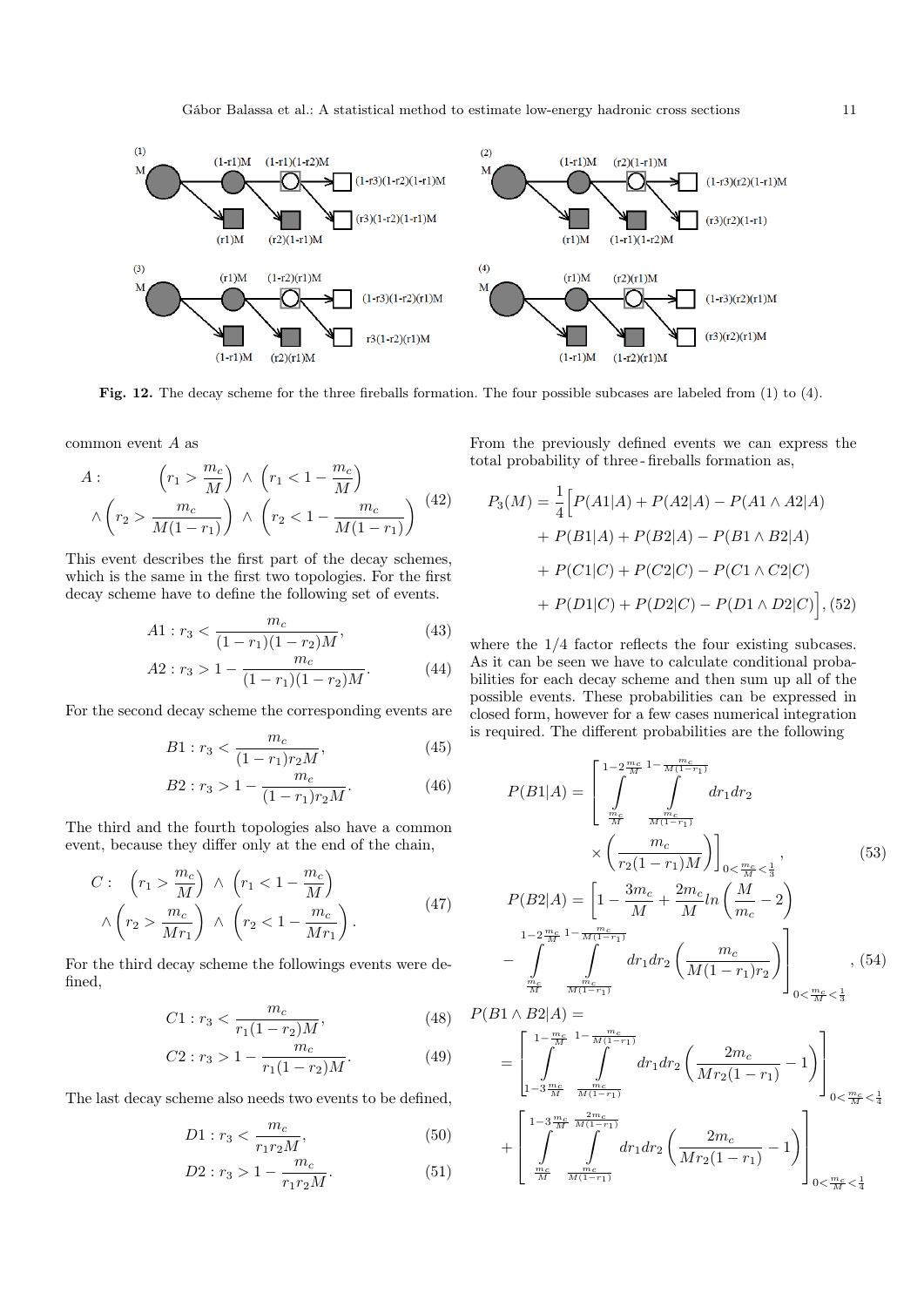$$
+\left[\int_{\frac{m_c}{M}}^{\frac{1-\frac{m_c}{M}(1-\frac{m_c}{M})}{\frac{m_c}{M(1-r_1)}}} dr_1 dr_2 \left(\frac{2m_c}{Mr_2(1-r_1)}-1\right)\right]_{\frac{1}{4} < \frac{m_c}{M} < \frac{1}{2}} + \left[\int_{\frac{m_c}{M}}^{\frac{1-\frac{m_c}{M}1-\frac{m_c}{M r_1}}{\frac{m_c}{M} \frac{m_c}{M r_1}}} dr_1 dr_2 \left(\frac{2m_c}{Mr_1 r_2}-1\right)\right]_{\frac{1}{4} < \frac{m_c}{M} < \frac{1}{2}}.
$$
(61)

$$
P(C1|C) = \left[\int_{2\frac{m_c}{M}}^{1-\frac{m_c}{M}} \int_{\frac{m_c}{Mr_1}}^{1-\frac{m_c}{Mr_1}} dr_1 dr_2 \times \left(\frac{m_c}{Mr_1(1-r_2)}\right)\right]_{0<\frac{m_c}{M}<\frac{m_c}{M}}
$$
(5)

$$
P(C2|C) = \left[1 - \frac{3m_c}{M} - \frac{2m_c}{M} \ln\left(\frac{M}{2m_c} - \frac{1}{2}\right) - \frac{1 - \frac{m_c}{M}}{M} \int \frac{m_c}{M r_1} dr_1 dr_2 \left(1 - \frac{m_c}{M r_1 (1 - r_2)}\right)\right]_{0 < \frac{m_c}{M} < \frac{1}{3}} (57)
$$

 $P(C1 \wedge C2|C) =$ 

$$
= \left[\int\limits_{\frac{m_c}{M}}^{\frac{3\frac{m_c}{M}}{M}}\int\limits_{\frac{m_c}{M r_1}}^{\frac{m_c}{M r_1}}dr_1dr_2\left(\frac{2m_c}{Mr_1(1-r_2)}-1\right)\right]_{0<\frac{m_c}{M}<\frac{1}{4}}\\+\left[\int\limits_{\frac{3\frac{m_c}{M}}{M}}^{\frac{1}{M}-\frac{m_c}{M r_1}}dr_1dr_2\left(\frac{2m_c}{Mr_1(1-r_2)}-1\right)\right]_{0<\frac{m_c}{M}<\frac{1}{4}}
$$

<span id="page-11-21"></span><span id="page-11-20"></span><span id="page-11-19"></span><span id="page-11-18"></span><span id="page-11-17"></span><span id="page-11-16"></span><span id="page-11-15"></span><span id="page-11-14"></span>
$$
\int_{0<\frac{m_c}{M}<\frac{1}{4}}
$$

$$
+\left[\int_{\frac{mc}{M}}^{1-\frac{mc}{M}} \int_{\frac{mc}{Mr_1}}^{1-\frac{mc}{Mr_1}} dr_1 dr_2 \left(\frac{2m_c}{Mr_1(1-r_2)} - 1\right)\right]_{\frac{1}{4} < \frac{mc}{M} < \frac{1}{2}}
$$
(58)

$$
P(D1|C) = \left[ \int_{2 \frac{m_c}{M}}^{1 - \frac{m_c}{M}} \int_{\frac{m_c}{M r_1}}^{1 - \frac{m_c}{M r_1}} dr_1 dr_2 \left( \frac{m_c}{M r_1 r_2} \right) \right]_{0 < \frac{m_c}{M} < \frac{1}{3}},
$$
(59)

$$
P(D2|C) = \left[1 - \frac{3m_c}{M} - \frac{2m_c}{M} \ln\left(\frac{M}{2m_c} - \frac{1}{2}\right) - \frac{1 - \frac{m_c}{M}}{2\frac{m_c}{M}}\right] - \int_{2\frac{m_c}{M}}^{\frac{m_c}{M}} \int_{\frac{m_c}{M\tau_1}}^{\frac{m_c}{M\tau_1}} dr_1 dr_2 \left(1 - \frac{m_c}{M r_1 r_2}\right) \Bigg]_{0 < \frac{m_c}{M} < \frac{1}{3}} , \quad (60)
$$

 $P(D1 \wedge D2|C) =$ 

<span id="page-11-27"></span><span id="page-11-26"></span><span id="page-11-25"></span><span id="page-11-24"></span><span id="page-11-23"></span><span id="page-11-22"></span>
$$
= \left[\int\limits_{3\frac{m_c}{M}}^{1-\frac{m_c}{M}}\int\limits_{\frac{m_c}{M_{T_1}}}^{2m_c}dr_1dr_2\left(\frac{2m_c}{Mr_1r_2}-1\right)\right]_{0<\frac{m_c}{M}<\frac{1}{4}} +\\ + \left[\int\limits_{\frac{m_c}{M}}^{3\frac{m_c}{M}}\int\limits_{\frac{m_c}{M_{T_1}}}^{1-\frac{m_c}{M_{T_1}}}dr_1dr_2\left(\frac{2m_c}{Mr_1r_2}-1\right)\right]_{0<\frac{m_c}{M}<\frac{1}{4}}.
$$

# References

<span id="page-11-1"></span><span id="page-11-0"></span>,(56) 1. S. Scherer, Adv. Nucl. Phys. 27, 277 (2003)

- <span id="page-11-13"></span><span id="page-11-12"></span><span id="page-11-11"></span><span id="page-11-10"></span><span id="page-11-9"></span><span id="page-11-8"></span><span id="page-11-7"></span><span id="page-11-6"></span><span id="page-11-5"></span><span id="page-11-4"></span><span id="page-11-3"></span><span id="page-11-2"></span> $\frac{m_c}{M} < \frac{1}{3}$  2. W. E. Caswell and G. P. Lepage, Phys. Lett. **167B**, 437 (1986).
	- 3. J. Van de Wiele and S. Ong, Eur. Phys. J. A 46, 291 (2010)
	- 4. E. Fermi, Prog. Theor. Phys. 5, 570 (1950).
	- 5. R. Hagedorn, Nuovo Cim. Suppl. 3, 147 (1965).
	- 6. R. Hagedorn, Nuovo Cim. A 56, 1027 (1968).
	- 7. S. C. Frautschi, Phys. Rev. D 3, 2821 (1971).
	- 8. W. Nahm, Nucl. Phys. B 45, 525 (1972).
	- 9. J. Yellin, Nucl. Phys. B 52, 583 (1973).
	- 10. F. Becattini and U. W. Heinz, Z. Phys. C 76, 269 (1997) Erratum: [Z. Phys. C 76, 578 (1997)]
	- 11. F. Becattini, J. Phys. G 23, 1933 (1997)
	- 12. P. V. Degtyarenko, M. V. Kosov and H. P. Wellisch, Eur. Phys. J. A 8, 217 (2000).
	- 13. F. Becattini and L. Ferroni, Acta Phys. Polon. B 35, 207  $(2004)$ .
	- 14. F. Becattini and L. Ferroni, Eur. Phys. J. C 38, 225 (2004) Erratum: [Eur. Phys. J. 66, 341 (2010)]
	- 15. C. Bignamini, F. Becattini and F. Piccinini, Eur. Phys. J. C 72, 2176 (2012)
	- 16. F. Becattini, AIP Conf. Proc. 1422, 74 (2012).
	- 17. L. Ferroni and F. Becattini, Eur. Phys. J. C 71, 1824 (2011)
	- 18. G. Wolf, G. Batko, W. Cassing, U. Mosel, K. Niita and M. Schaefer, Nucl. Phys. A 517, 615 (1990); G. Wolf, W. Cassing and U. Mosel, Nucl. Phys. A 552, 549 (1993); S. Teis, W. Cassing, M. Effenberger, A. Hombach, U. Mosel and G. Wolf, Z. Phys. A 356, 421 (1997); G. Wolf, B. Kampfer and M. Zetenyi, Phys. Atom. Nucl. 75, 718 (2012).
	- 19. J. Rafelski, "Melting Hadrons, Boiling Quarks," doi:10.1007/978-3-319-17545-4\_33
	- 20. K. Sitte "Kosmische Strahlung  $\overline{\text{I}}\text{I}$  / Cosmic Rays II" p 156-168, doi:10.1007/978-3-642-46079-1
	- 21. I. Bediaga, S. Joffily and E. Predazzi, Z. Phys. C 46, 169 (1990).
	- 22. G. Batko, J. Randrup and T. Vetter, Nucl. Phys. A 546, 761 (1992).
	- 23. F. Johns, B. Margolis, W. J. Meggs and R. K. Logan, Phys. Rev. Lett. 29, 756 (1972).
	- 24. R. Hagedorn and J. Ranft, Nucl. Phys. B 48, 157 (1972).
	- 25. E. Cuautle and A. Ayala, J. Phys. Conf. Ser. 509, 012092 (2014)
	- 26. A. Baldini, V. Flaminio, W. G. Moorhead, D. R. O. Morrison and H. Schopper, BERLIN, GERMANY: SPRINGER (1988) 419 P. (LANDOLT-BOERNSTEIN. NEW SE-RIES, 1/12A); A. Baldini, V. Flaminio, W. G. Moorhead, D. R. O. Morrison and H. Schopper, BERLIN, GERMANY: SPRINGER (1988) 409 P. (LANDOLT-BOERNSTEIN. NEW SERIES, 1/12B)
	- 27. C. Patrignani et al. [Particle Data Group], Chin. Phys. C 40, no. 10, 100001 (2016).
	- 28. M. Mestayer et al. [CLAS Collaboration], Phys. Rev. Lett. 113 (2014) no.15, 152004